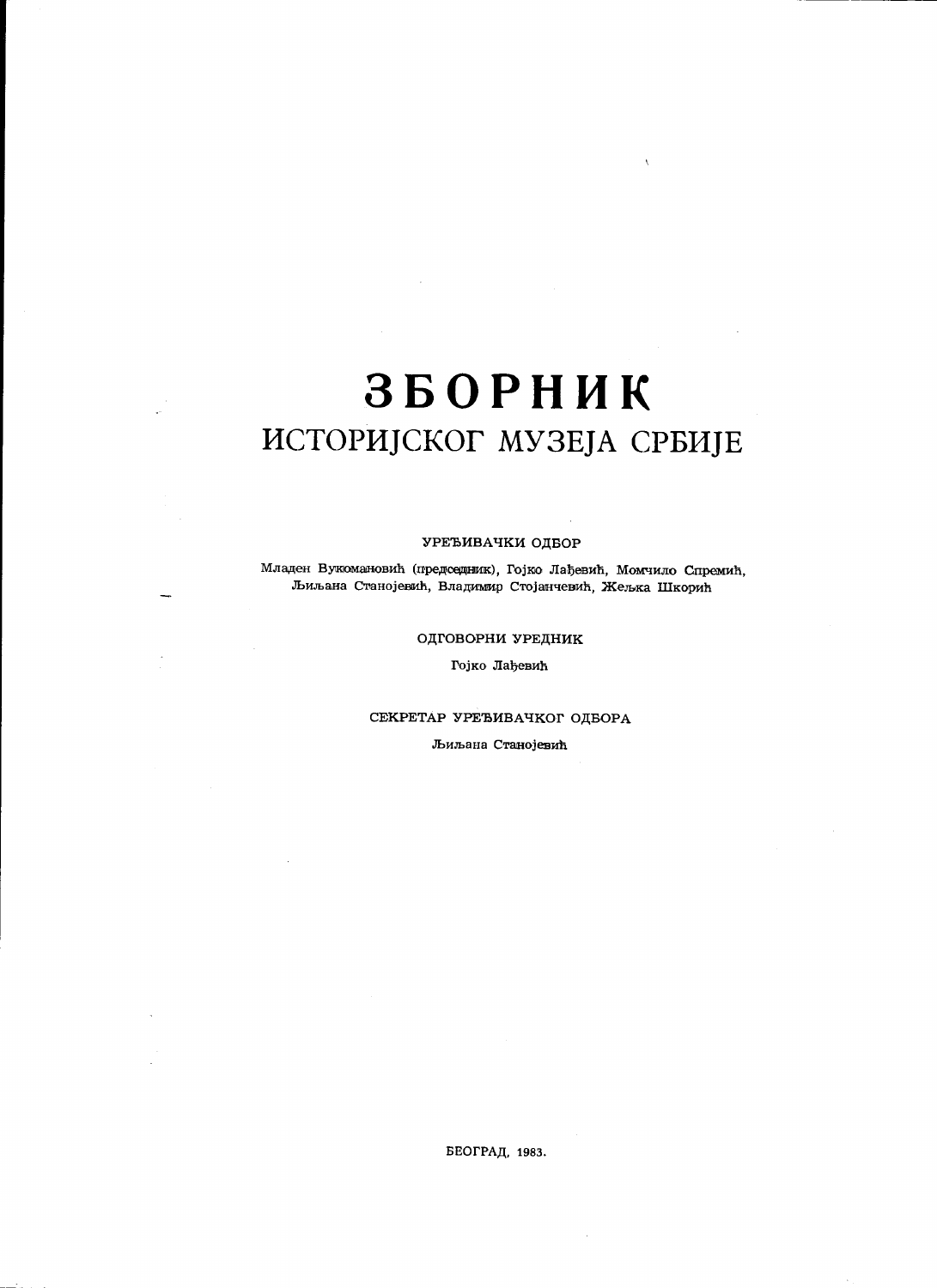Издавач: Историјски музеј Србије, Редакција и администрација: Београд, Немањина 24, тел. 643-731.

У трошковима издавања ове публикације поред Републичке заједнице културе, учествовала је и Републичка заједница науке.

> Штампа: НИРО "ЗАДРУГА" / ШИРО "СРБИЈА" Штампано у 600 примерака